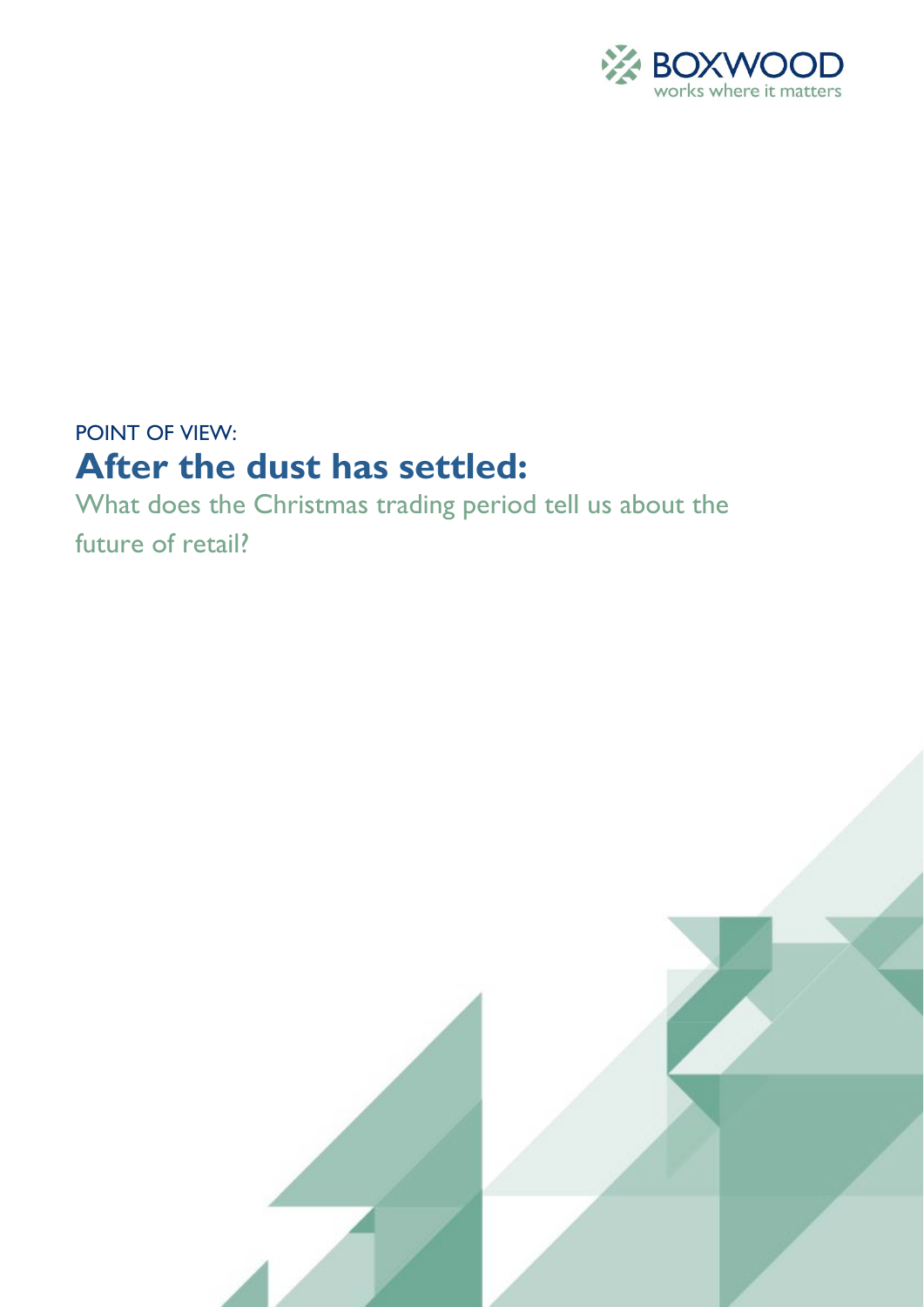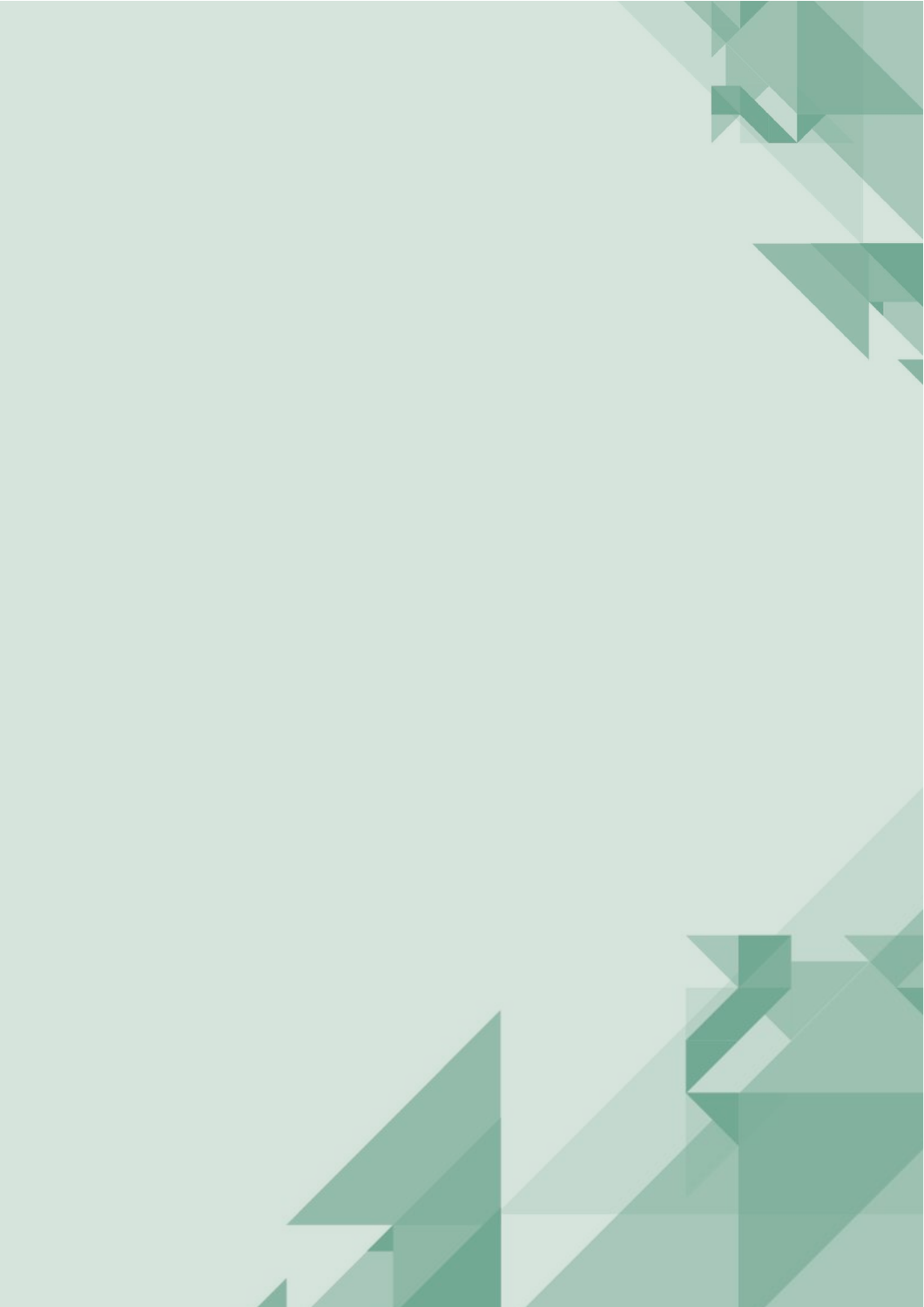# **After the dust has settled:**

## **What does the Christmas trading period tell us about the future of retail?**

#### *Introduction*

2013 saw another frantic Christmas trading period for the UK retail sector. With global giant WalMart (and therefore its UK subsidiary Asda) having recently reported its full year and Q4 results, the festive earnings season is now officially at an end. Now that the dust has settled, we thought it appropriate to take a look back and analyse what really happened in many retailer's most important period of the year.

Who were the winners and losers, what were the reasons for success and failure - and most importantly, what lessons can we learn?

Comparing the strategies of businesses that successfully navigated the Christmas period with those where weaknesses were exposed tells an interesting story. As usual the weather, 'Christmas coming late this year' and challenging market conditions were given as reasons for poor performance, but the truth lies elsewhere. Every business was subject to these same conditions, yet some performed significantly better than others. An analysis of why those companies succeeded where others didn't offers some illuminating insights into the strategies required to win in the retail sector over the next few years.

"…further weakness in the grocery market as a whole continued to impact our performance in the UK."

Phillip Clarke, Tesco, CEO

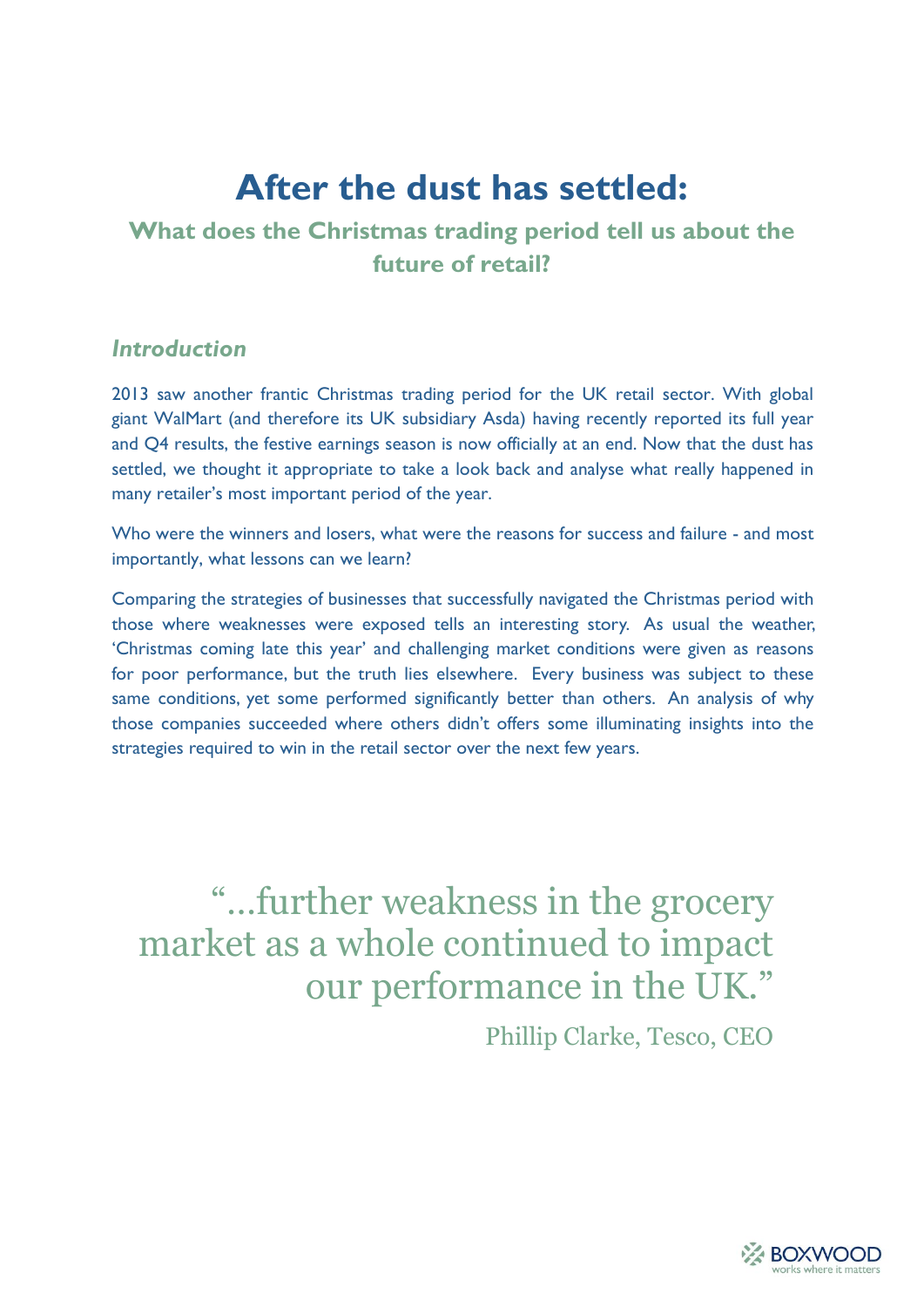## *The big picture*

Before looking at the performance of individual companies, it's useful to look at the broader economy and put this in the context of the retail sector. As the table below shows, there are many signs that the UK economy is recovering from recession, with a silver lining on the horizon.

#### **U.K. economic data**

|                     | 2011 | 2012 | 2013 |
|---------------------|------|------|------|
| Inflation (CPI)     | 4.4% | 2.8% | 2.7% |
| GDP (% real growth) | 1.1% | 0.3% | 1.7% |

Source: ONS, IMF

The data shows good reason for optimism, with the 2013 tailwind looking likely to gather further momentum in 2014: GDP growth is expected to reach 2.7%., inflation is forecast at 2.2% (which will see it drop close to the Bank of England's target of 2%), and the unemployment rate is expected to drop to 7%.

All in all, this makes for pretty rosy reading – but the recovery is still far from secure. The UK's economy is closely interlinked with global developments. As such, issues such as the fragility in emerging markets and sluggish growth in many of the Eurozone countries remain potential risks. In addition, the encouraging performance of 2013 has not filtered through to the consumer's wallet yet.

Consumer spending is the key factor influencing the performance of the retail sector – and in 2013 real wages were still at 2003 levels.

"The market was highly promotional in the run-up to Christmas and we responded to these conditions to ensure our offer was competitive. However, this extremely difficult environment has inevitably had an impact on both our sales and profitability."

Michael Sharp, Debenhams, CEO

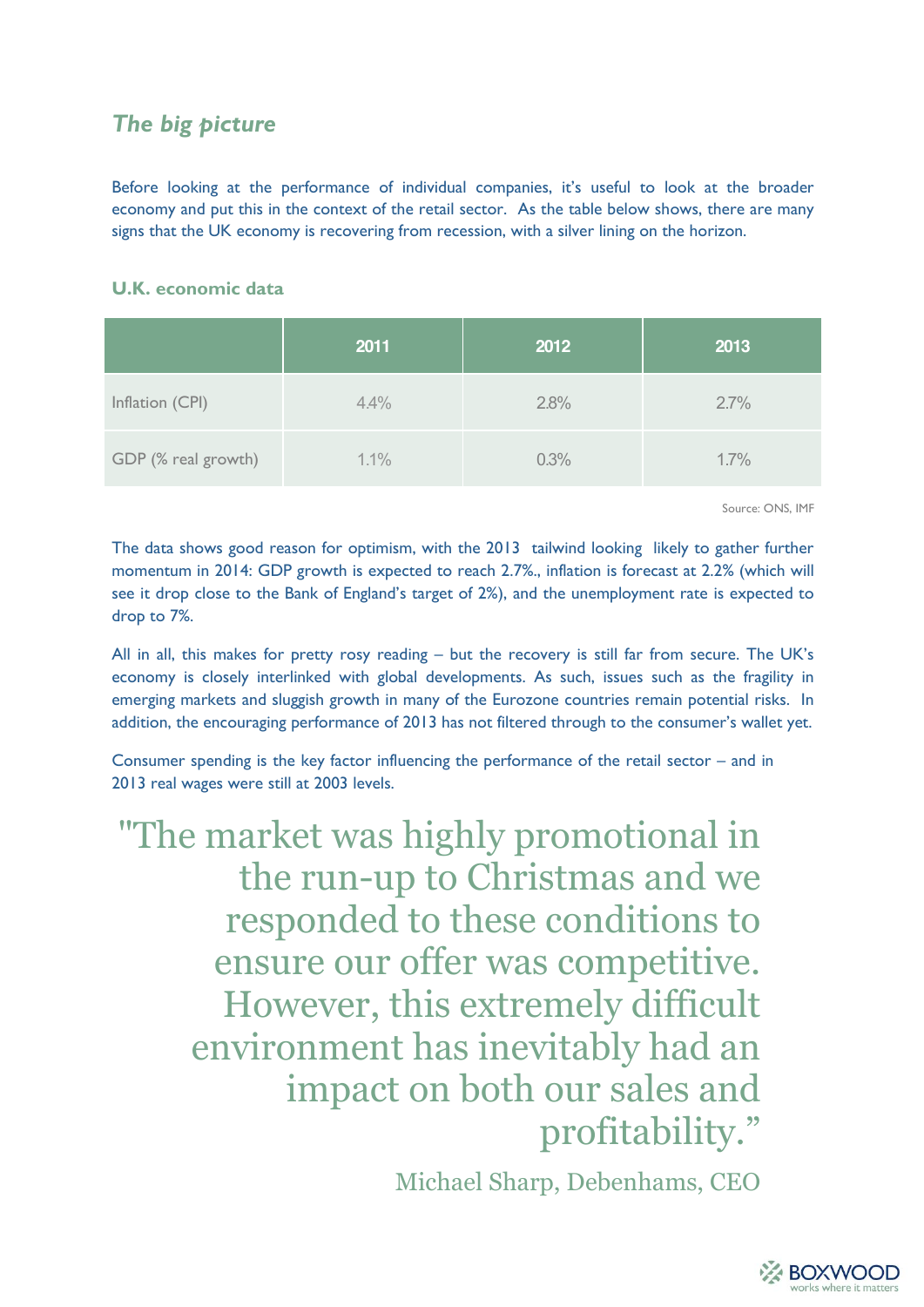#### *The retail sector in 2013*

In the retail sector, 2013 was a story of recovery from a bleak 2012 (albeit from low comparative numbers) with growth delivered across all sub-sectors. The overall sector grew by an estimated 2.5%.

| Yoy growth in %                          | 2011    | 2012    | 2013  |
|------------------------------------------|---------|---------|-------|
| Grocery                                  | 5.8%    | 1.7%    | 5.3%  |
| Non-specialised Stores                   | 2.9%    | 5.6%    | 7.1%  |
| <b>Textiles, Clothing &amp; Footwear</b> | 8.2%    | $-2.8%$ | 5.9%  |
| <b>Household Goods Stores</b>            | $-0.9%$ | 0.5%    | 0.6%  |
| <b>Other Stores</b>                      | $-1.8%$ | 1.0%    | 10%   |
| Non-store Retailing                      | $9.7\%$ | 10.4%   | 21.7% |

Source: ONS

The star performer, not surprisingly, was online (non-store retailing) which has increased its pace of growth and is predicted to continue at an even faster speed in the future. There is no doubt though that the online channel is increasingly cannibalising sales from the other channels. Especially as the Office of National Statistics (ONS) methodology incorporates sales from all sub-sectors in its definition.

A further winner was definitely the apparel sector bouncing back from a disastrous 2012 posting 5.9% year on year growth. Although volatility remains high and innovation in delivering the right product at the right price at the right time remains imperative for retailers in this sector.

The Grocery sector had a more positive year than 2012 but definitely did not deliver results to shout from the rooftops. Competiveness has increased further with the discounters gaining in momentum, prices falling, overall food consumption volumes declining and consumer spending on grocery remaining tight.

On‐going disappointment is to be reported from the Household Goods sector which includes DIY and Furniture retailing. This sector has been through a rough patch over the last years with its fortunes closely linked with the UK housing market. There are signs of recovery in the property market with increased activity over the last 6 months providing hope for a more successful future for the associated retailers.

Taking the growth across all sectors into account, different retailers delivered a wide range of results – from extremely positive and encouraging to disappointing and elevating fears for their future success.

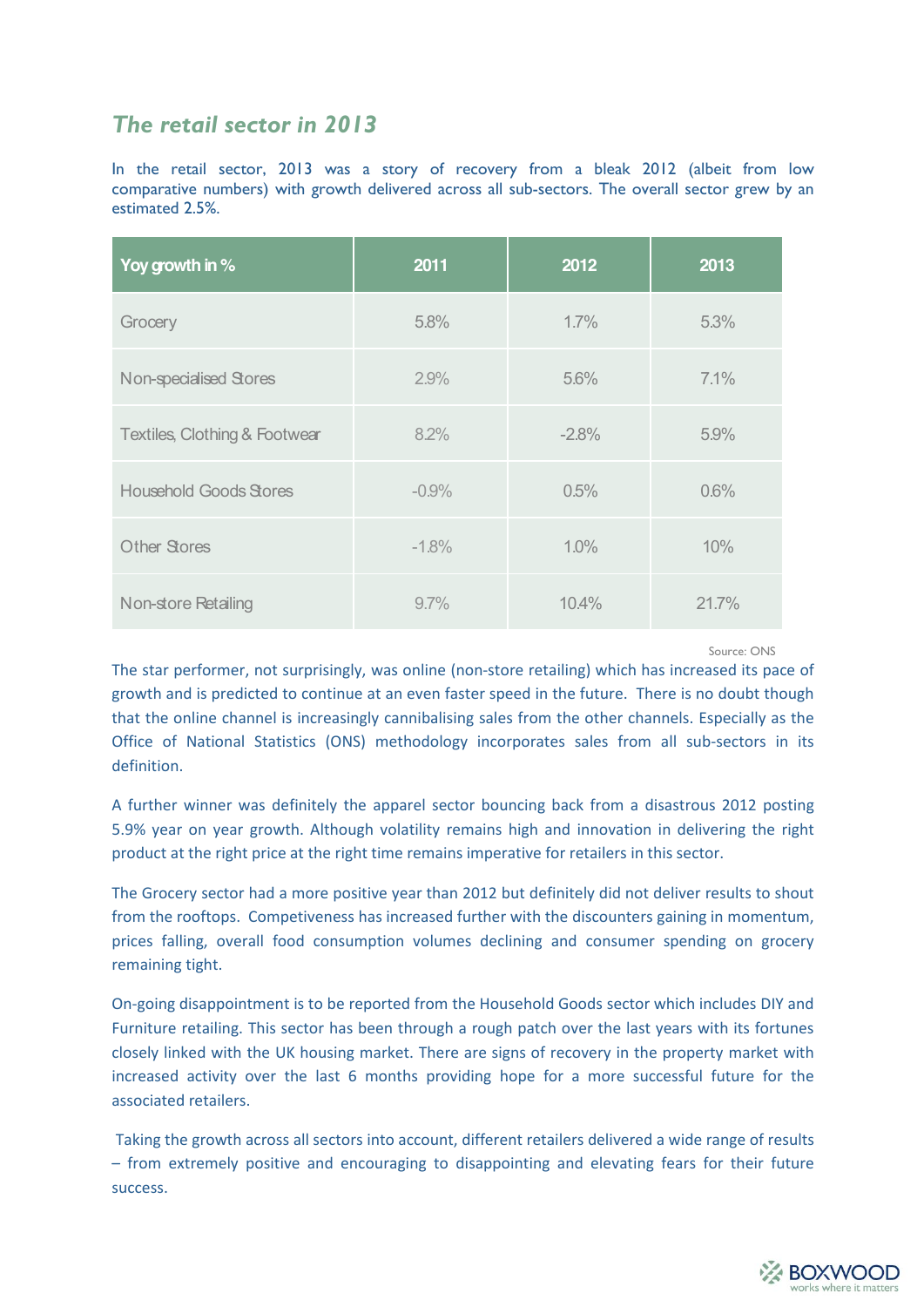#### *Winners and losers*

The following table highlights some of the good and not so good performers over the Christmas trading period. We have also included public comments from the companies themselves, including those companies where the CEO would rather not have to explain a less than stellar performance. They are illuminating because they allude not only to the company's strategy, but also to their confidence (or lack of confidence) in it.

| Sector  | Company          | 2013<br>Growth<br>(UK only<br>est) | <b>Xmas 2012</b><br><b>VS</b><br><b>Xmas 2013</b><br>(like for like sales) | <b>Reported company</b><br>comments on performance                                                                                                                                                                                                                                                                        |
|---------|------------------|------------------------------------|----------------------------------------------------------------------------|---------------------------------------------------------------------------------------------------------------------------------------------------------------------------------------------------------------------------------------------------------------------------------------------------------------------------|
| Grocery | Aldi             | 22%                                | <b>37%</b><br>(for 12 weeks)<br>to $1st$ of<br>February 2014)              | "Record numbers of customers<br>visited Aldi as they realised they<br>could get all the festive trimmings<br>at Aldi, while cutting the cost of<br>Christmas and not the<br>celebrations." - Spokesperson                                                                                                                 |
|         | Waitrose         | 7.4%                               | 3.8%<br>(Online orders<br>up 33.4%)                                        | "More customers than ever<br>before shopped across all our<br>ranges this Christmas, from<br>luxurious festive fare to essential<br>Waitrose trimmings. We've had a<br>very strong Christmas."<br><b>MD Mark Price</b>                                                                                                    |
|         | <b>Tesco</b>     | 1.3%                               | 2.4%<br>(Online orders<br>up 11%)                                          | "further weakness in the<br>grocery market as a whole<br>continued to impact our<br>performance in the UK"<br><b>CEO Phillip Clarke</b>                                                                                                                                                                                   |
|         | <b>Morrisons</b> | 1.9%                               | $5.6\%$                                                                    | "The difficult market conditions<br>were intensified for Morrisons by<br>the accelerating importance of<br>the online and convenience<br>channels, where Morrisons is<br>currently under-represented, and<br>by targeted couponing which was<br>particularly prevalent in the<br>market this Christmas."-<br>Spokesperson |

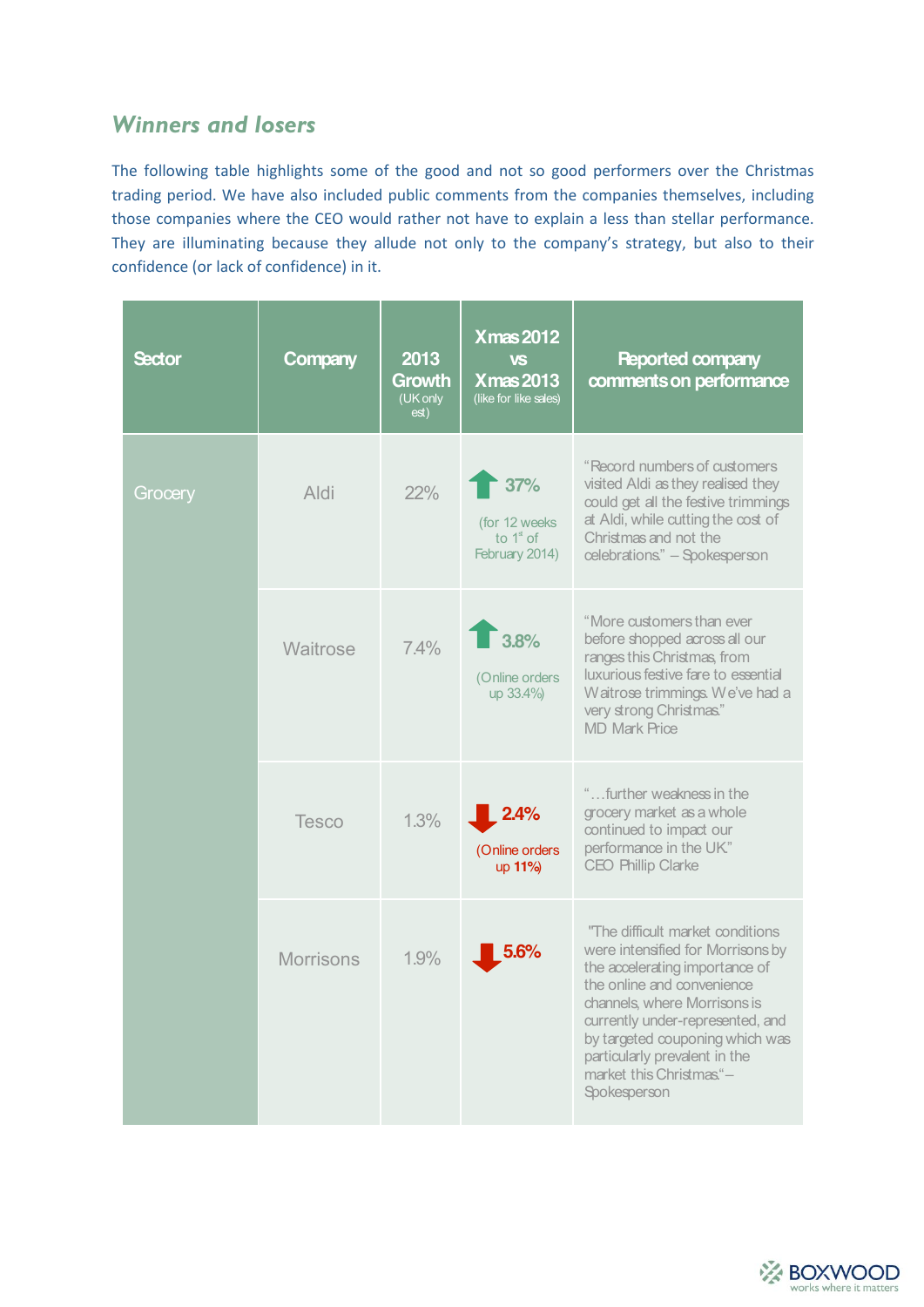| Sector  | Company               | 2013<br>Growth<br>(UK only est) | <b>Xmas 2012</b><br><b>VS</b><br>$X$ mas 2013<br>(like for like sales)          | <b>Reported company</b><br>comments on performance                                                                                                                                                                                                                                                                                                                                                                                                  |
|---------|-----------------------|---------------------------------|---------------------------------------------------------------------------------|-----------------------------------------------------------------------------------------------------------------------------------------------------------------------------------------------------------------------------------------------------------------------------------------------------------------------------------------------------------------------------------------------------------------------------------------------------|
| Fashion | <b>Next</b>           | 7.6%                            | $\Gamma$ 12%<br>(with Online<br>sales up<br>markedly)                           | "We had a good season and a lot<br>of ranges were better than the<br>previous year."<br>shoppers' growing confidence<br>in ordering online for delivery to<br>homes and stores, which helped<br>the company capitalise on a late<br>surge in sales this year." - CEO<br>Simon Wolfson                                                                                                                                                               |
|         | Asos                  | 39.5%                           | $\sqrt{38\%}$                                                                   | "These results were driven by<br>significant improvements to our<br>customer proposition, including<br>better delivery options, additional<br>payment methods and the rollout<br>of our premier service in key<br>international markets" - Nick<br>Robertson, CEO.                                                                                                                                                                                  |
|         | Shop<br><b>Direct</b> | $1\%$                           | $\sqrt{5\%}$<br>(Digital up 14%,<br>of which mobile<br>sales were up<br>64%     | "We also made big strides in<br>ecommerce. Mobile exploded as<br>a source of both traffic and sales.<br>More than half of all visits to our<br>websites came from smartphones<br>and tablets this Christmas. " -<br>Alex Baldock, CEO<br>Despite the highly promotional<br>retail environment in the run up<br>to Christmas the retailer " kept<br>discipline in stock and cost<br>control" and is ahead of its<br><b>EBITDA</b> and profit targets |
|         | M&S<br>(GM)           | 0.9%                            | 2.1%<br>Performance<br>'well below<br>expectations'<br>(M&Scom sales<br>up 23%) | "We delivered an improved<br>performance in General<br>Merchandise over the important<br>Christmas period, with sales up<br>1.5% in a highly promotional<br>market. However, an<br>exceptionally unseasonal<br>October, which saw GM sales<br>down strongly, has resulted in a<br>quarterly performance below our<br>expectations." Marc Bolland CEO                                                                                                |

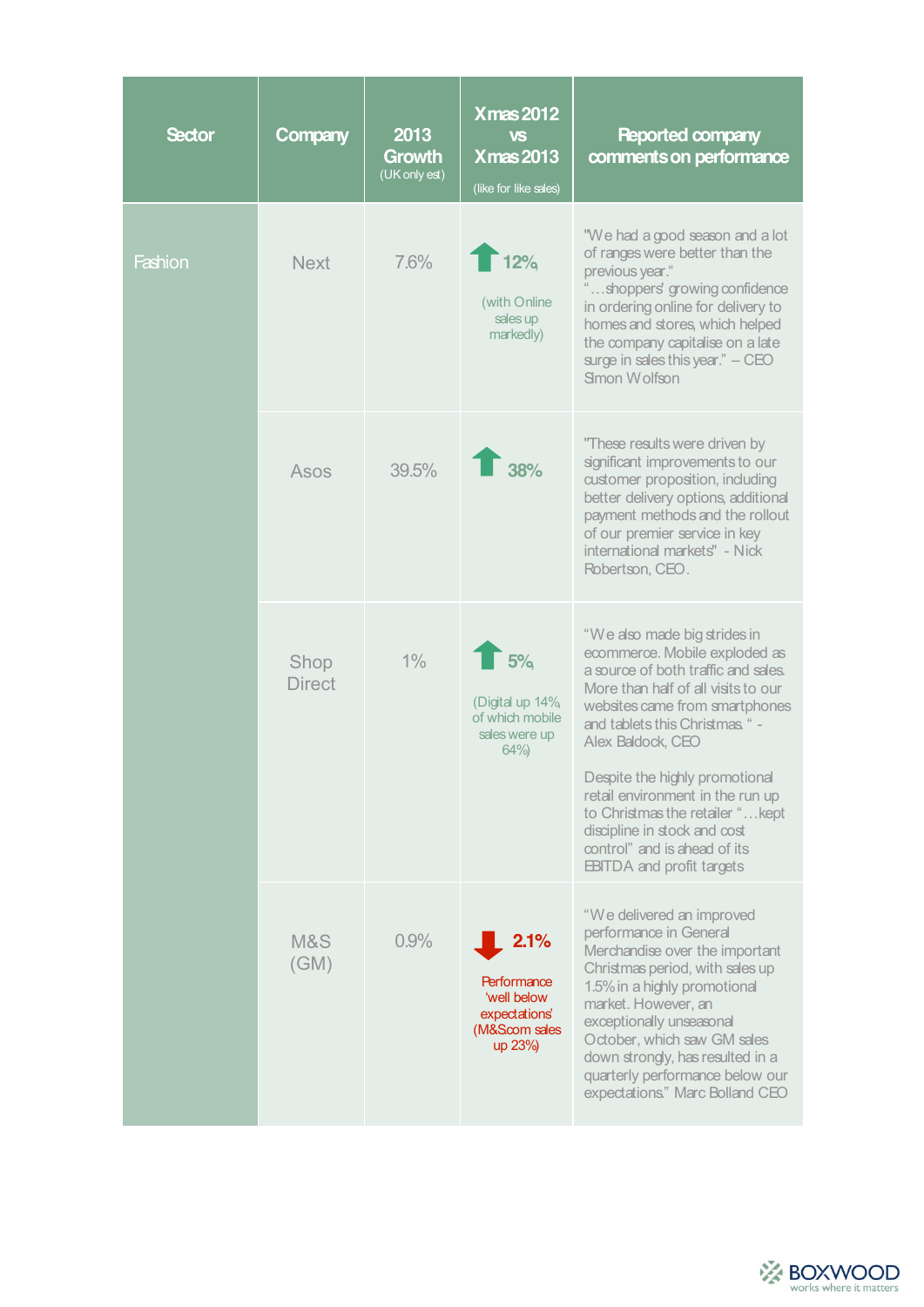| Sector                      | Company            | 2013<br>Growth<br>(UK only<br>est) | <b>Xmas 2012</b><br><b>VS</b><br><b>Xmas 2013</b><br>(like for like sales) | <b>Reported company</b><br>comments on performance                                                                                                                                                                                                                                                                                                                           |
|-----------------------------|--------------------|------------------------------------|----------------------------------------------------------------------------|------------------------------------------------------------------------------------------------------------------------------------------------------------------------------------------------------------------------------------------------------------------------------------------------------------------------------------------------------------------------------|
| Department<br><b>Stores</b> | John Lewis         | 8.9%                               | $T_{6.9\%}$<br>(Online sales<br>up 22.6%)                                  | "The shift to mobile devices for<br>online shopping has been<br>confirmed but the in-store Sale is<br>well and truly thriving, as shown<br>by the record first day for<br>clearance in our shops on<br>December 27. With new highs in<br>branches as well as for<br>Johnlewis.com, this has been a<br>genuine Omnichannel<br>Christmas." - MD Andy Street                    |
|                             | House of<br>Fraser | 3.3%                               | $\Gamma$ 7.3%<br>(Online sales<br>up 57.7%)                                | "This performance demonstrates<br>the success of our strategy to<br>continuously improve our online<br>proposition, develop both our<br>house brands and premium<br>branded proposition and invest in<br>our stores to give our customers<br>the best possible shopping<br>experience" CEO John King                                                                         |
|                             | <b>Debenhams</b>   | 3%                                 | 0.1%<br>(Online sales<br>up 27%)                                           | "The market was highly<br>promotional in the run-up to<br>Christmas and we responded to<br>these conditions to ensure our<br>offer was competitive. However,<br>this extremely difficult<br>environment has inevitably had<br>an impact on both our sales and<br>profitability." CEO Michael Sharp                                                                           |
| General<br>Merchandise      | Argos              | 1.4%                               | $\sqrt{3.8\%}$<br>(Online sales<br>were around<br>50% of total<br>sales)   | "This growth was supported by a<br>strong performance in mobile<br>commerce sales which<br>represented 20% of total Argos<br>sales in the period. This gives<br>further reinforcement to our plan<br>for Argos to become a digital<br>retail leader.",<br>CEO, Home Retail Group, Terry<br>Duddy<br>" with its "Check & Reserve"<br>service proving popular"<br>Spokesperson |

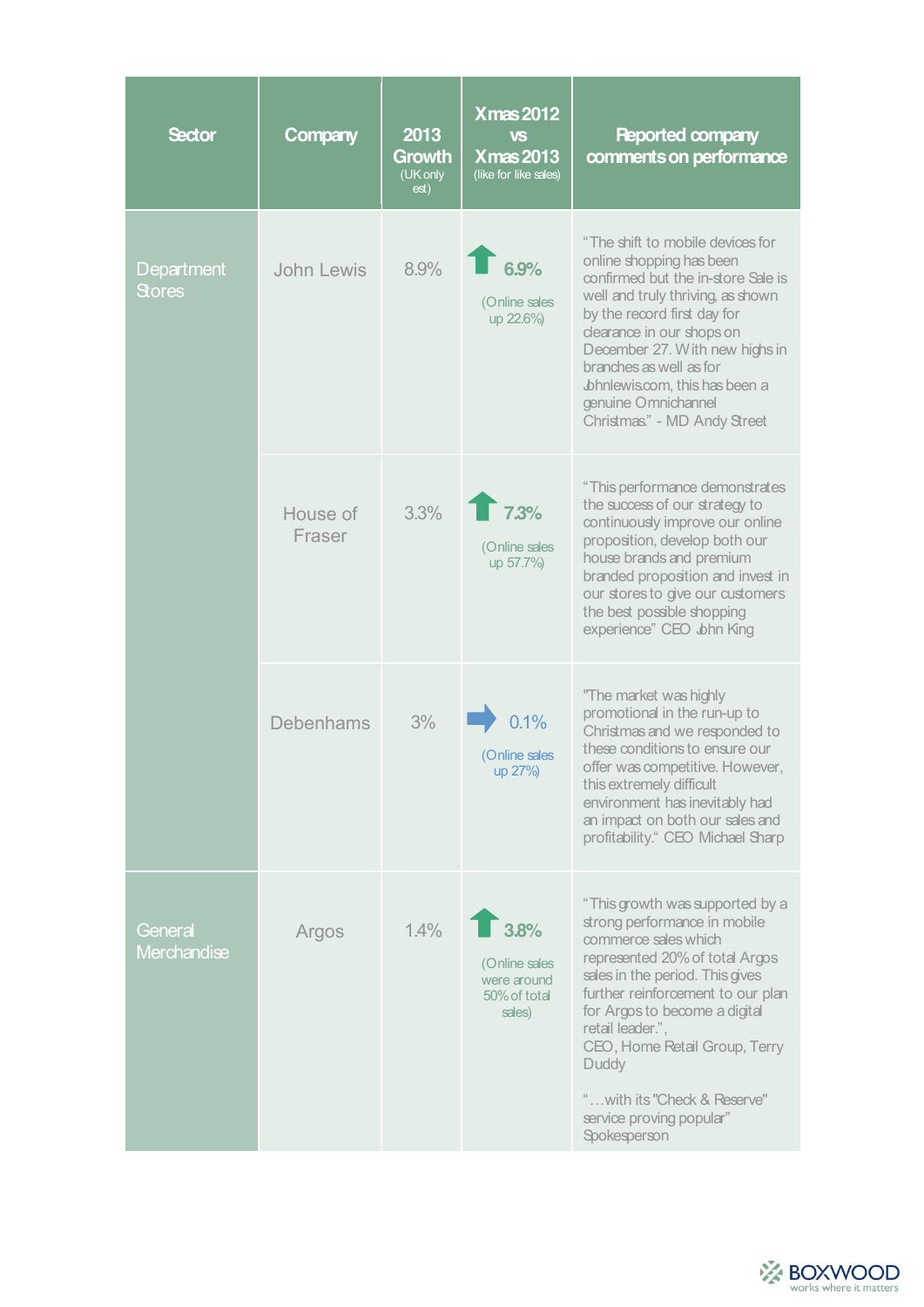#### *Strategies for success*

The concentrated nature of the Christmas trading period makes it a very useful illustration of emerging trends in the marketplace – and as 2013 confirmed, it's a marketplace that is changing rapidly. This snapshot of the 2013 Christmas period highlights three key trends in particular that will be key to successful retail strategies in the medium term.

#### *1. Is the price right?*

It's never been easier for consumers to compare prices. At websites like Mumsnet and many others like it, shoppers can read product reviews, compare prices and share experiences about every product under the sun, simply and easily. The result is systematic, downward pressure on margins – and that pressure is not going to go away any time soon.

Aldi's remarkable sales growth is a good illustration of the importance of price - and perceived value - to consumers. The introduction of high quality products at affordable prices was a key driver of growth - "cutting the cost of Christmas and not the celebrations."

At the other end of the scale, pricing was a major factor in Debenhams' disappointing performance over the Christmas period, with CEO Michael Sharp pointing to the need to remain competitive in a highly promotional market as having "a major impact on both sales and profitability."

The inevitable, and uncomfortable, outcome of increasing price consciousness is that retail businesses will have to get used to lower margins over the long term. To remain competitive, they will need to ensure their business model is fit for the market they operate in and drive all unnecessary costs out of the business. For example, businesses that performed well in the fashion sector, such as Shop Direct, were able to avoid reducing prices too early through maintaining discipline in stock and cost control.

#### *2. Quick and easy*

Consumers' appetite for increasing convenience is providing insatiable. Your customers expect to be able to interact with you anytime, anywhere, and on anything – and there are big rewards if you can satisfy their customers' needs faster and more easily than your rivals.

Many of the businesses that performed well over the Christmas trading period demonstrated a commitment to making the customer journey as easy as possible. Asos CEO Nick Robertson credited their like-on-like growth of almost 40% to 'significant improvements in our customer proposition, including better delivery options, additional payment methods and a new premier service in key international markets."

John Lewis Managing Director Andy Street pointed to a 'genuine Omnichannel Christmas' which saw record in-branch sales as well as a significant increase in online sales. At Argos, m-commerce sales accounted for 20% of all sales, while their 'Check and Reserve' service, which enables customers to reserve items to be picked up at their convenience, also proved popular.

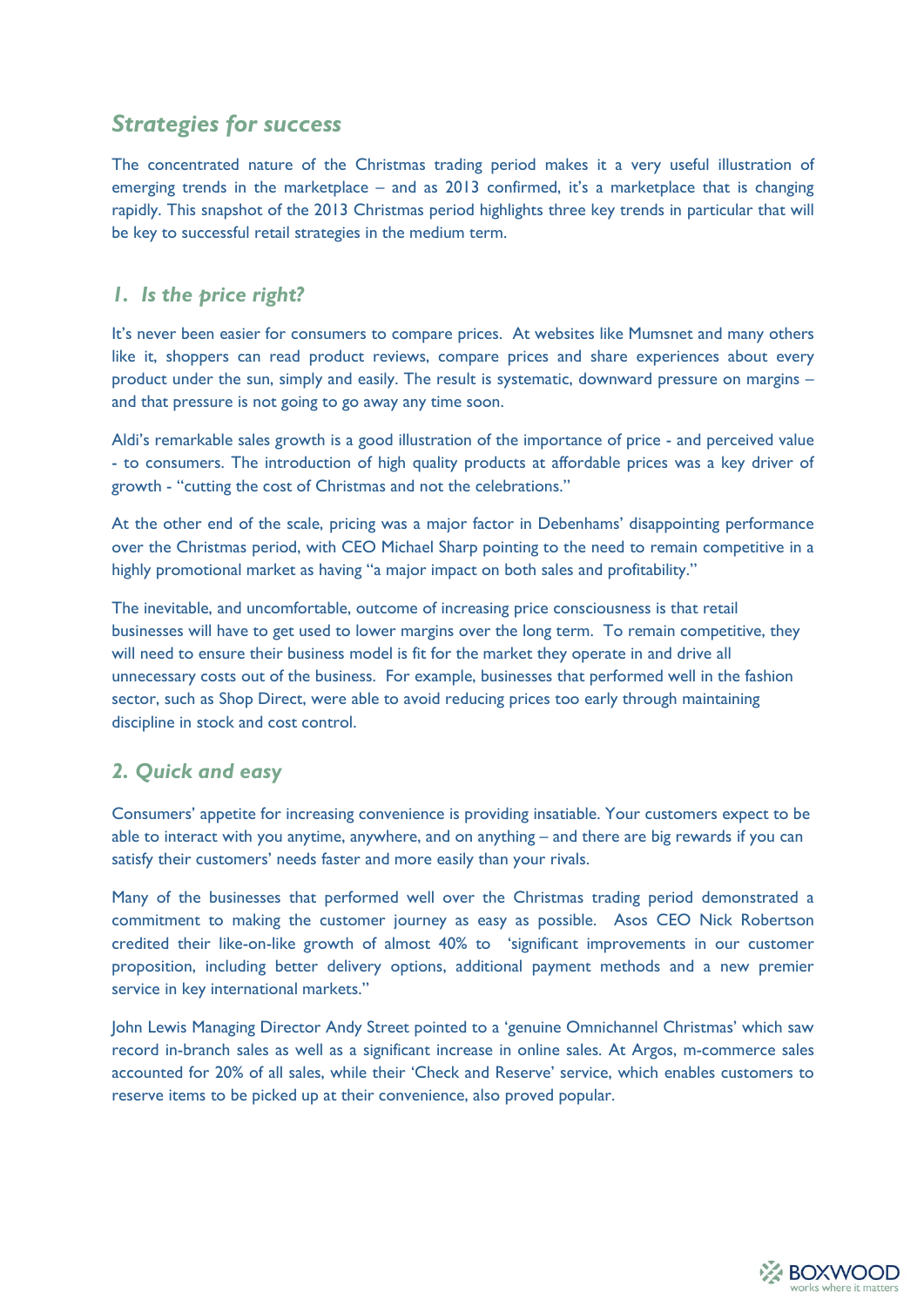In contrast, Morrisons identified their lack of convenience stores and online presence as major contributors to their disappointing performance. However, having a presence across all channels is not enough in itself. The key is connecting the dots to provide customers with a consistent experience, however they choose to interact with you.

#### *3. Brand value and knowing your customer*

While consumers are increasingly price-conscious, they also remain very brand-conscious (both national and retailer brands). In fact, with an ever-increasing choice of products, channels and purchase methods, a clear, relevant brand proposition is in many ways more important than ever. Events such as the horsemeat scandal have increased the value to consumers of brands they know and trust. A strong brand can also help to offset the ever-increasing pressure on margins - many customers are willing to pay more for a brand they trust than they would for a product they have little or no relationship with.

Companies with a well-differentiated brand proposition and an excellent understanding of their customers such as Next fared well over the Christmas period. Next's clear value proposition - good quality products at competitive prices delivered in a consistent manner – helped drive a 12% increase in like-for-like sales. CEO Simon Wolfson also credited increasing shopper confidence in ordering online as a contributing factor. Brands with a less targeted proposition like M&S, Debenhams and Tesco, in contrast, registered disappointed performances. In trying to be most things to most people, they may be struggling to convince customers of exactly why they should buy from them, instead of their competitors.

"These results were driven by significant improvements to our customer proposition, including better delivery options, additional payment methods and the rollout of our premier service in key international markets" Nick Robertson, CEO, Asos

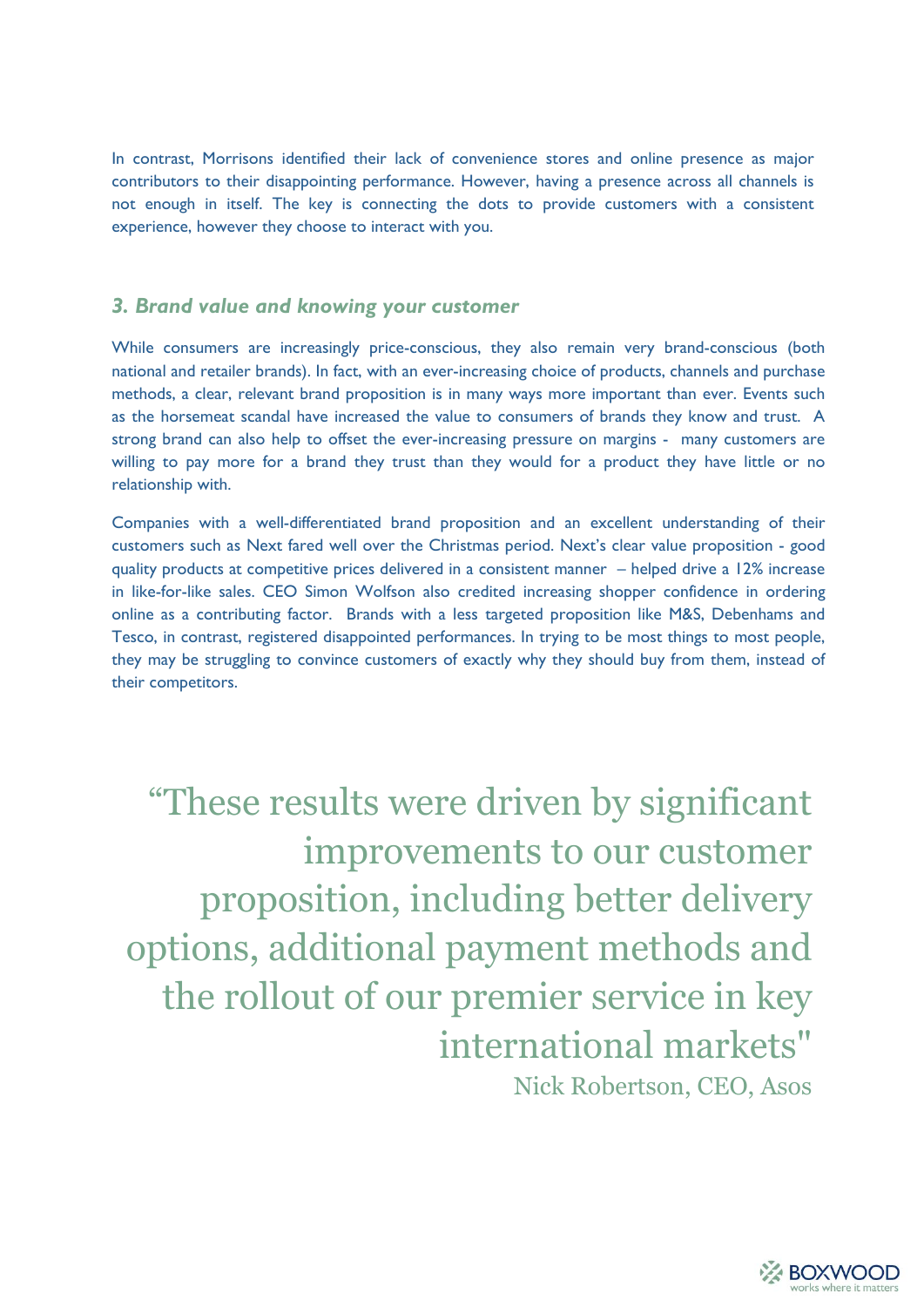## *Conclusion*

The 2013 Christmas trading period showed once again, if further proof was needed, that the retail sector is continuing to undergo rapid and fundamental change – and that succeeding in retail is more complex and more difficult than ever.

Consumers have become accustomed to 'austerity' pricing, along with much greater realtime visibility of prices. As a result, a structural change is occurring in the sector which will result in lower margins over the long term. Consumers have also become accustomed to 'anytime, anywhere' convenience and a plethora of options which have made purchasing decisions increasingly complex.

It's no longer enough to compete on one facet only. Customers want the best price, but they also want convenience. They want the ability to purchase online, but they also want to touch and feel the product. They want quality, but they may not be prepared to pay as much of a premium for it as they used to. Purchase decisions often involve a complex series of trade-offs between each of these factors.

To succeed, businesses must touch all of these buttons. They will need to ensure that their business model can deliver sustainable returns while remaining relevant to their customers. They will need to offer customers a consistent and convenient experience right across the customer journey. And they will need to make sure they and their customers clearly understand what their brand stands for.

If it sounds difficult, it is. But as Christmas 2013 showed, it is not impossible – and there are significant opportunities for those who can adapt best to the challenge.

We do not have a crystal ball to give us the definitive answer on who will continue building on their current positive momentum, who will learn from their disappointments and who will remain a loser but rest assured those that place the customer in the heart of their operation, execute rigorously and balance cost and investment intelligently are likely to be winners.

Written by: Matt Clark, and Paul Martin